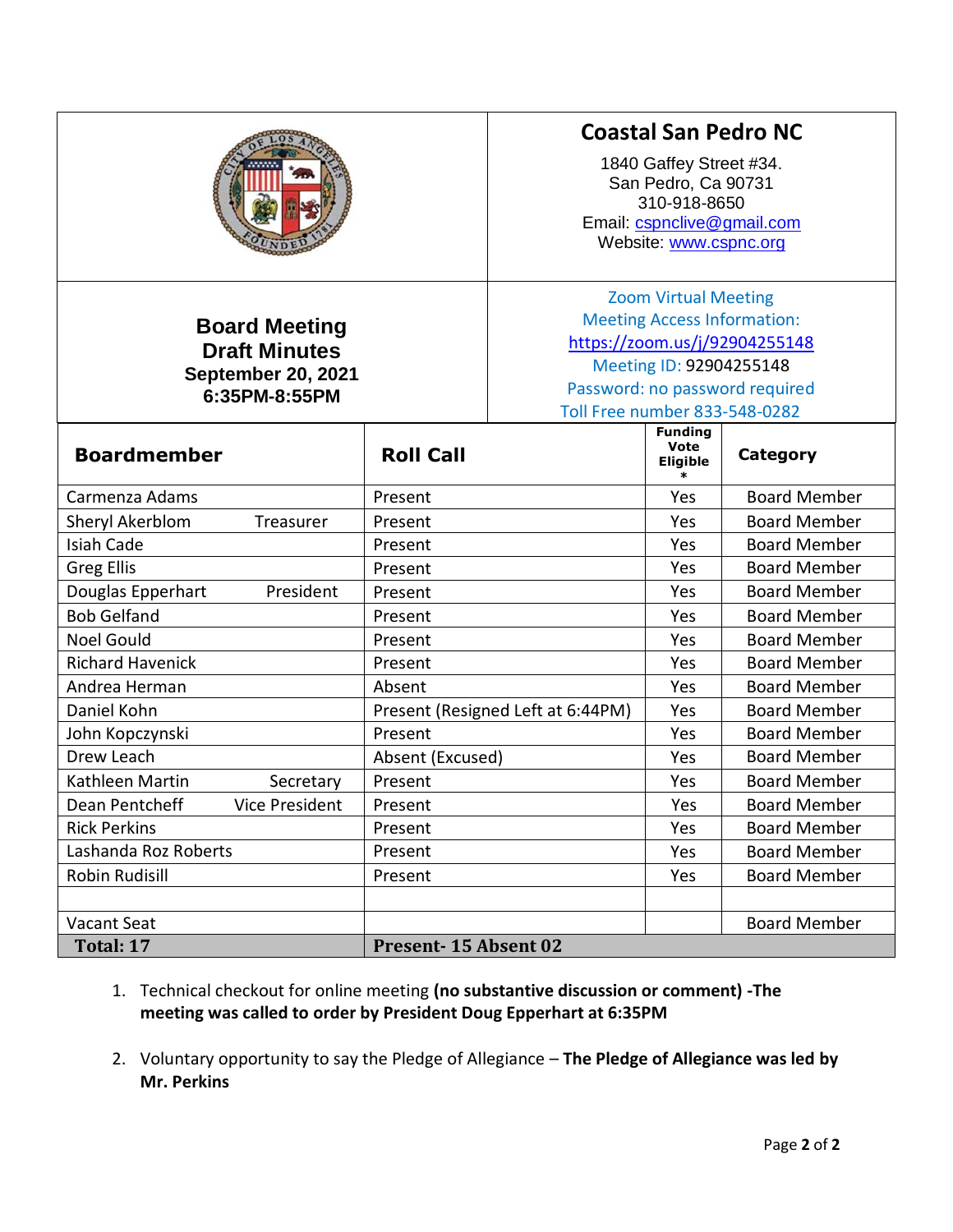- 3. Public comment on non-agenda items.
	- a. Tom Williams **( LA32 )- mentioned that the Congress of Neighborhoods is being held on Saturday. He will be on the panel for Land Use and Planning.**
- 4. Call to order and roll call.

| <b>LBNC ITEM 4. Roll Call</b>                                      |           |            |
|--------------------------------------------------------------------|-----------|------------|
| Present-15                                                         | Absent-01 | Excused-01 |
| Adams, Akerblom, Cade, Ellis, Epperhart. Gelfand, Gould, Havenick, | Herman    | Leach      |
| Kohn, Kopczynski, Martin, Pentcheff, Perkins, Roberts, Rudisill    |           |            |

5. Accept resignation of Daniel Kohn from the Board of the Coastal San Pedro Neighborhood Council. -**Daniel Kohn has moved to New York. Covid destroyed his business. He will miss everyone and the community. He has been honored to work with such remarkable leadership with humanity underpinned by common sense. His resignation was accepted.**

#### **Daniel Kohn Left the Meeting at 6:44PM**

- 6. Board member comment on non-agenda items.
	- a. **Ms. Martin-She expects the Port Committee meeting for Coastal San Pedro will be scheduled soon. They will be discussing particulate matter, sensors, discuss the history of China's shipping, and where we are today. We will be talking about the AQMD and some of the lawsuits they have filed. The meeting was initially scheduled for September 27, 2021 but that date conflicts with the Port President's meeting.**
	- b. **Bob Gelfand- Congratulations to Kathleen, the Port is going to recover and rebuild the Particulate Matter Sensors.**
- 7. Approval of prior meeting minutes**. The August Board Meeting Minutes were approved as presented with no objections.**
- 8. Report from Los Angeles Police Department/other Representatives
	- a. **Senior Lead Officer Melody Shortle- gave a brief overview of crime statistics for the area. September is National Suicide Prevention Month. There will be a Catalytic Convertor Etching Event on Saturday October 16, 2021 from 9:00AM-1:00PM at Cabrillo Beach. Enter through the Marina and bring your registration. Vehicle noise and Nitrous tanks were issues brought up by Boardmembers to the Officer.**
	- b. **Port Police Officer Morales gave an update on crimes committed in the Waterfront/Port area.**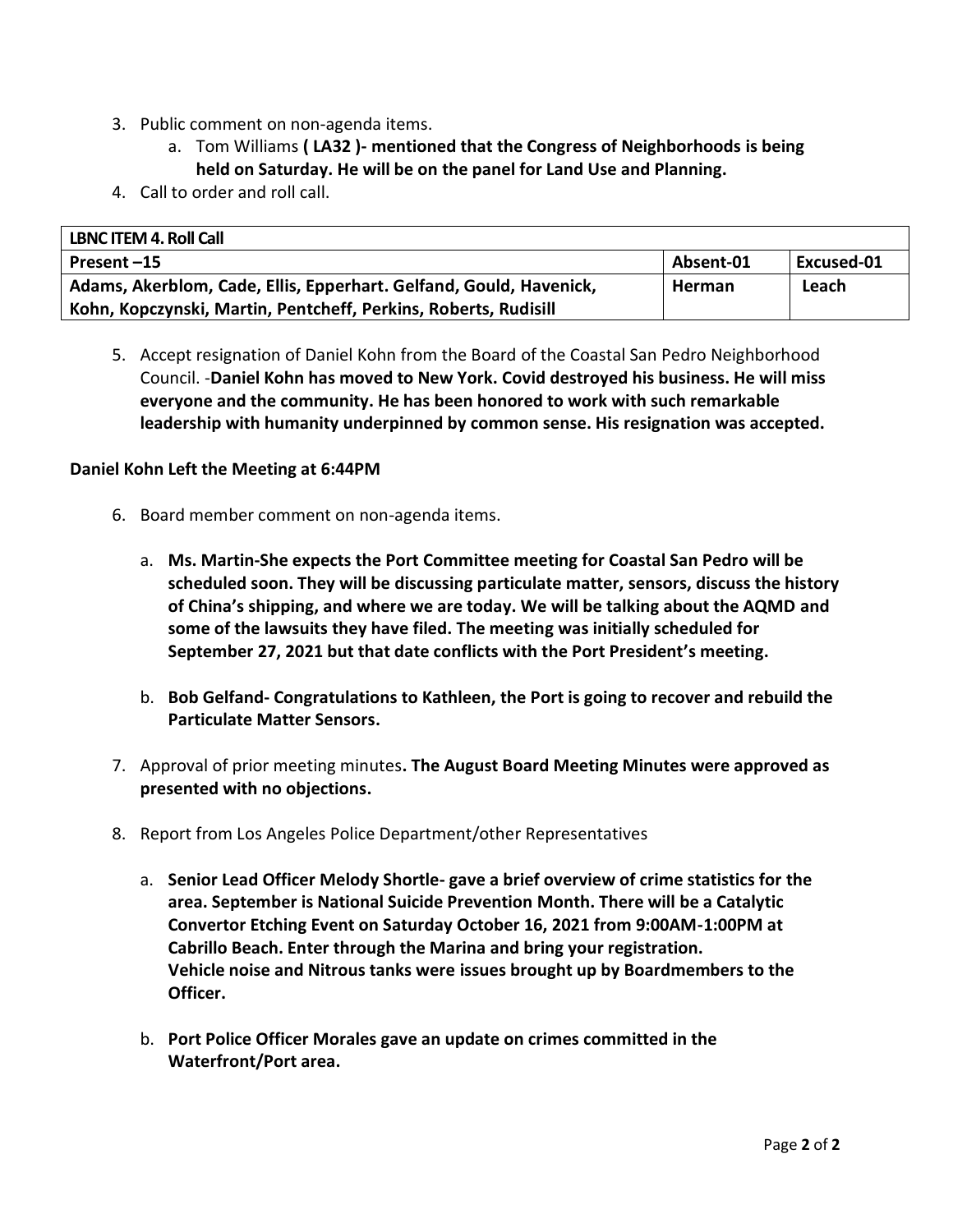- c. Department of Neighborhood Empowerment, **Atziri Camarena- Thank you to those who participated in Civic U. The next Code of Conduct Meeting to review the Draft will be on Wednesday, September 22, 2021 from 7:00 to 9:00PM. She will email additional dates. The Congress of Neighborhoods is this Saturday, Ms. Camarena will email the link to register. Please respond to the email to reset your Cornerstone password. The By-laws amendment window is open. There are openings on the Youth Council. Don't forget to get ADA approval for your meeting location. Ms. Camarena responded to Boardmembers' questions.**
- d. Mayor Garcetti's Representative (Harbor and Watts), Johanna Rodriguez**-The Rental Assistance Program applications are available. There is also funding available if you are behind on your utilities. The website is: [www.housingiskey.com.](about:blank) Starting October 1, 2021, the courts will start taking eviction requests. They are looking for youth for the Mayor's Youth Council. Ms. Rodriguez responded to Boardmembers' questions.**
- e. Port Report, Augie Bezmalinovich**- The Harbor Commission Meeting will be this Thursday, September 23, 2021 at 9:00AM. The Public Access Investment plan or PAIP will be brought before the Board to be discussed, but no action will be taken. They are expecting to go live again in October. The next meeting after that, will be on October 7, 2021 in the Harbor Commission Board Room. Draft Initial Study Negative Declaration for the Terminal Island Support Facility Project will be circulated for a 30 day review period starting September 16, 2021. The project will be a chassis depot for storage, maintenance, and repair. The proposed project provides an operation on an existing 15.3-acre site. The documents will be available on their website at [www.portoflosangeles.org](about:blank) under the Environmental Tab. Waterfront update: progress has been made on the Promenade at Town Square Project, they anticipate it will be done very soon. There will be a Promenade and Town Square plaque unveiling on October 21, 2021 at 11:30AM just south at the Los Angeles Maritime Museum. The Berth 44 Shipyard Project is moving forward with documents being signed. The project is expected to cost between \$20-25 million dollars. Mr. Bezmalinovich answered questions from the Boardmembers.**
- 9. Presentation by Andrea Barhona of Rainbow Services in San Pedro (domestic violence shelter and support) – **Ms. Barhona is the new Community Engagement Coordinator for Rainbow Services. They have been serving the community since 1983. They provide an array of services. Rainbow Services has a 24-hour Hotline, shelters, transitional housing, individual counseling, support groups, legal services, and additional programs. The services provided are in English and Spanish. Bilingual advocates are available 24 hours a day for survivors. Rainbow Services helps people to become stable and help them recover from domestic violence. Next month is Domestic Violence Awareness Month. Many of the unhoused are homeless due to domestic violence. The organization accepts donations. They are located at 453 West 7th Street in San Pedro.**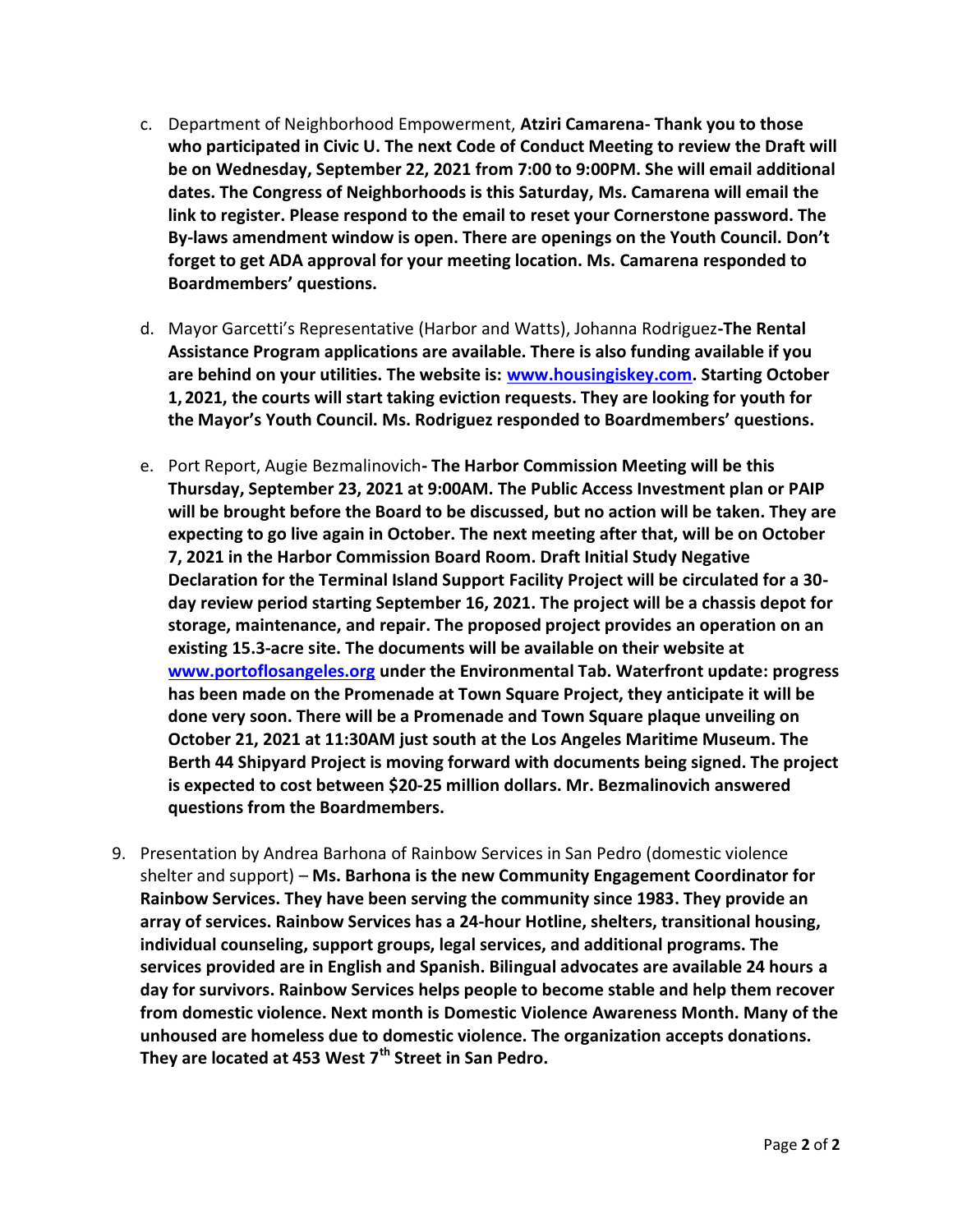10. Motion re: Neighborhood Council Representative Speaking Time at Los Angeles City Planning Commission Meetings. This motion was created due to speaking disparity in regards to Neighborhood Councils and their ability to speak and extend time to finish their statements. The Project that was being discussed was 21<sup>st</sup> and Pacific.

#### **Public Comment:**

- **a. Allen Franz- He supports the motion.**
- **b. Tom Williams-gave his background and supports this motion.**

#### **Motion Passed**

CSPNC ITEM 10. Motion re Neighborhood Council Representative Speaking Time at Los Angeles City Planning Commission Meetings.

Greg Ellis

WHEREAS, Neighborhood Councils, which are branches of Los Angeles City government, are intended by the Los Angeles City Charter to promote citizen participation in government and to make government more responsive to local needs;

WHEREAS, the current rules of the Los Angeles City Planning Commission allow Neighborhood Council representatives to speak at Commission meetings for only three minutes on an agenda item in their communities;

WHEREAS, by contrast, project advocates are allowed to set their own time limit to speak before the Planning Commission on an agenda item, and City Council representatives are allowed unlimited time, thus creating an imbalance between presenting the views of developers, the views of the Council Office, and the views of the Neighborhood Councils;

WHEREAS, at its September 9, 2021 meeting, the Planning Commission strictly enforced the three-minute timelimit for Neighborhood Council representatives, but allowed project representatives extensions of time beyond their requested speaking times and the City Council representative unlimited time; and

WHEREAS, Commissioner Karen Mack noted the disparity in speaking times, and proposed that the Commission revisit its rules to remedy this inequity;

BE IT RESOLVED that the Coastal San Pedro Neighborhood Council requests that he Los Angeles City Planning Commission amend its rules to extend the time limit allowed for the relevant Neighborhood Council representative to speak on a project, and to allow the chair discretion to grant the Neighborhood Council representative a reasonable extension of time to speak as appropriate.

The Coastal San Pedro Neighborhood Council shall file a Community Impact Statement.

| <b>Moved: Ellis Second: Gould</b> |  |  |
|-----------------------------------|--|--|
|-----------------------------------|--|--|

|--|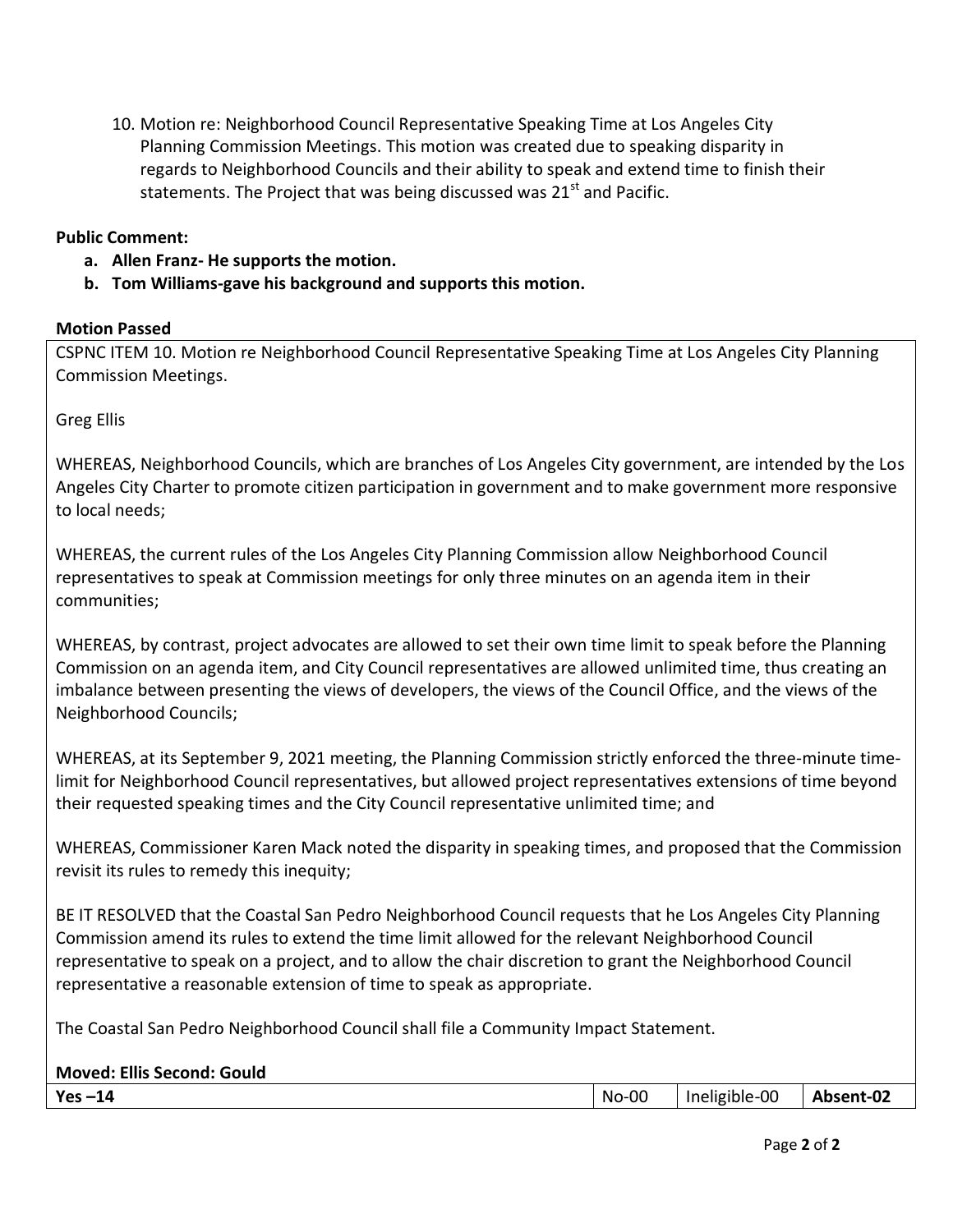| Adams, Akerblom, Cade, Ellis, Epperhart. Gelfand, Gould, Havenick,   None | None | Herman, |
|---------------------------------------------------------------------------|------|---------|
| Kopczynski, Martin, Pentcheff, Perkins, Roberts, Rudisill                 |      | Leach   |

11. Motion recommending comment submittal for the Environmental Impact Report for the Prologis Vermont and Redondo Project at 15116–15261; 747–861 W. Redondo Beach Blvd. **The Motion was presented. The Air Quality Impacts are significant. This violates Quality of Life Issues that are not being addressed. The Motion is to support Harbor Gateway North NC. Mr. Gould requested a copy be sent to Congresswoman Nanette Barragan.** 

**Public Comment:** 

- **a. Tom Williams-the EIR is incomplete and inadequate. It does not include a haul route in addition to other issues.**
- **b. Allen Franz-suggested a wording change.**

Public Comment: **No comment on the amendment**

**Motion Failed**

**CSPNC Item 11a. Motion to approve an amendment to include: "as outlined specifically in the letter from Harbor Gateway North Neighborhood Council." Moved: Pentcheff Second: Gould**

| $Yes -01$       | $No-10$                                        | Abstain-03   | Absent-02     |
|-----------------|------------------------------------------------|--------------|---------------|
| <b>Akerblom</b> | Ellis, Epperhart, Gould, Havenick, Kopczynski, | Adams. Cade. | Herman, Leach |
|                 | Martin, Perkins, Pentcheff, Roberts, Rudisill  | Gelfand      |               |

Public Comment: **No comment on the amendment**

**Motion Failed**

**CSPNC ITEM 11b. Motion to amend the first paragraph after the word unavoidable, to add "and the Environmental Impact Report is inadequate and incomplete." In the next to last paragraph starting with the word further, change "should" to "could be."**

**Havenick- objects to the Statement to amend the first paragraph after the word unavoidable, to add "and the Environmental Impact Report is inadequate and incomplete." There was no objection to adding, in the next to last paragraph starting with the word further, change "should be" to "could be."**

**Moved: Gould Second: Pentcheff**

| $Yes -00$ | $No-13$                                                      | Abstain-01 | Absent-02     |
|-----------|--------------------------------------------------------------|------------|---------------|
| None      | Adams, Akerblom, Ellis, Epperhart. Gelfand, Gould, Havenick, | Cade       | Herman, Leach |
|           | Kopczynski, Martin, Pentcheff, Perkins, Roberts, Rudisill    |            |               |

## **John Kopczynski was absent for the vote**

## Public Comment: No comment

**Motion Passed** 

**CSPNC Item 11c. Motion to approve comment submittal for the Environmental Impact Report for the Prologis Vermont and Redondo Project at 15116–15261; 747–861 W. Redondo Beach Blvd, as amended, with the addition of the word "should" replacing the word "could in the next to last paragraph starting with the word further.**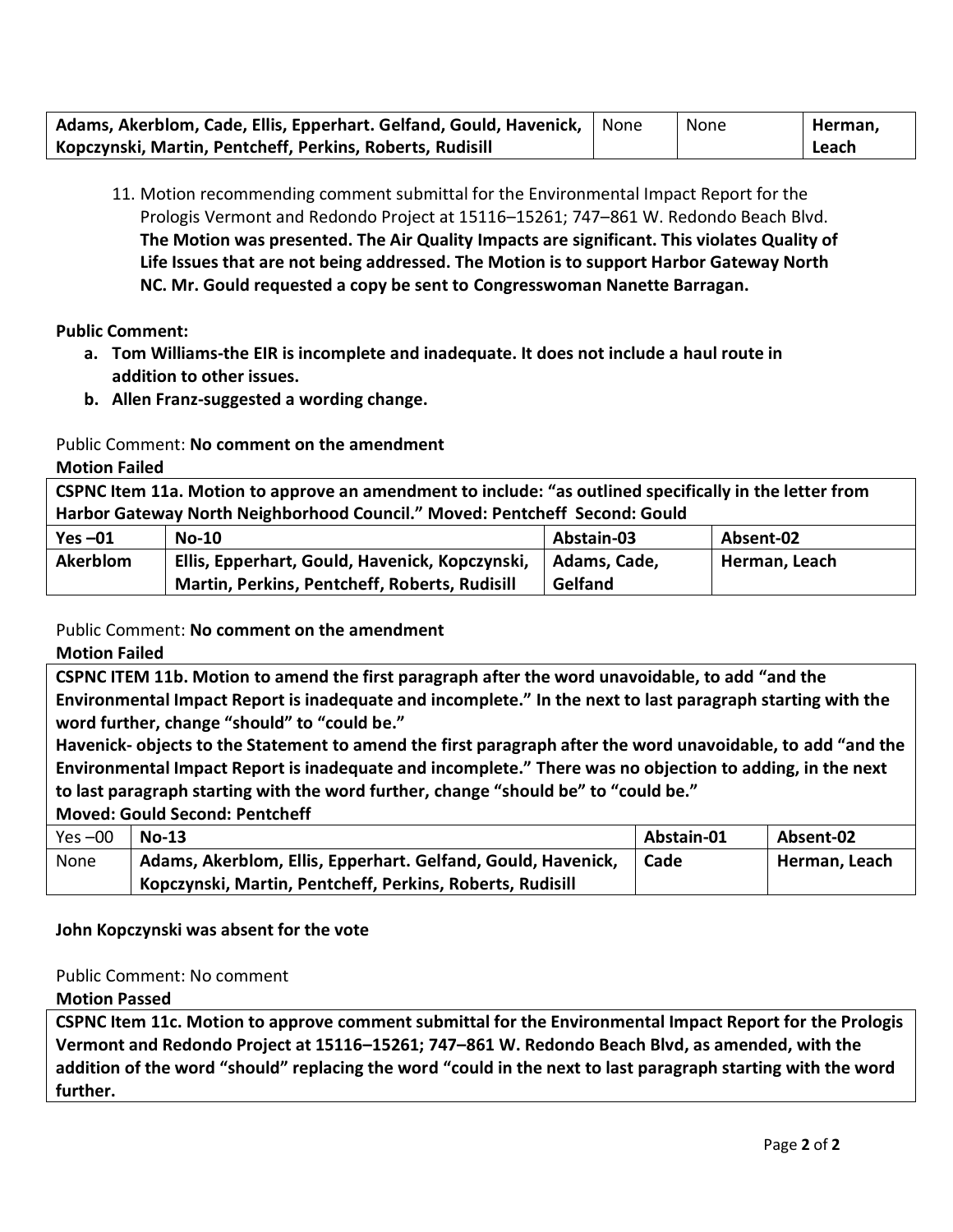Richard Havenick

[Harbor Gateway North NC letter attached]

The Coastal San Pedro Neighborhood Council shall send the following letter to the Department of City Planning and other relevant City agencies:

September 21, 2021

Jivar Afshar and Milena Zasadzien City of Los Angeles, Department of City Planning 221 N. Figueroa Street, Room 1350 Los Angeles, CA 90012 jivar.afshar@lacity.org and milena.zasadzien@lacity.org

Subject: Prologis Vermont and Redondo Project ENV-2017-1015-EIR Comments Submittal

Reference: Harbor Gateway North Neighborhood Council March 11, 2020 ENV-2017-1015-EIR Scoping Comments

To whom it may concern,

As the Regional Emissions/Air Quality Impacts from the Subject Project were determined to be significant and unavoidable, the Coastal San Pedro Neighborhood Council requests that the Project only be authorized after the Emissions Impacts are mitigated to a Less Than Significant determination and that the concerns defined in the March 11, 2020 Harbor Gateway North Neighborhood Council Scoping letter be resolved or that the Project not be approved.

The CSPNC notes that the affected region remains classified as a Non-Attainment area for Air Quality by the US Environmental Protection Agency, that the proposed Project currently includes plans for fossil-fueled heavyduty vehicles, and that fossil fuels result in cancer-causing emissions and are significant contributors to climate change.

Further the CSPNC recognizes that Zero Emission technology for heavy duty equipment is becoming more feasible and which should be included as mandatory requirements in order for the Project to proceed.

We appreciate your consideration of our comments.

Doug Epperhart Board President Coastal San Pedro Neighborhood Council

Copies To: Nanette Barragán Harbor Gateway North Neighborhood Council; Los Angeles Councilman Joe Buscaino: Southcoast Air Quality Management District, Planning, Rule Development and Area Source Warehouse Indirect Source Rule and WAIRE Points

The Coastal San Pedro Neighborhood Council shall file a Community Impact Statement.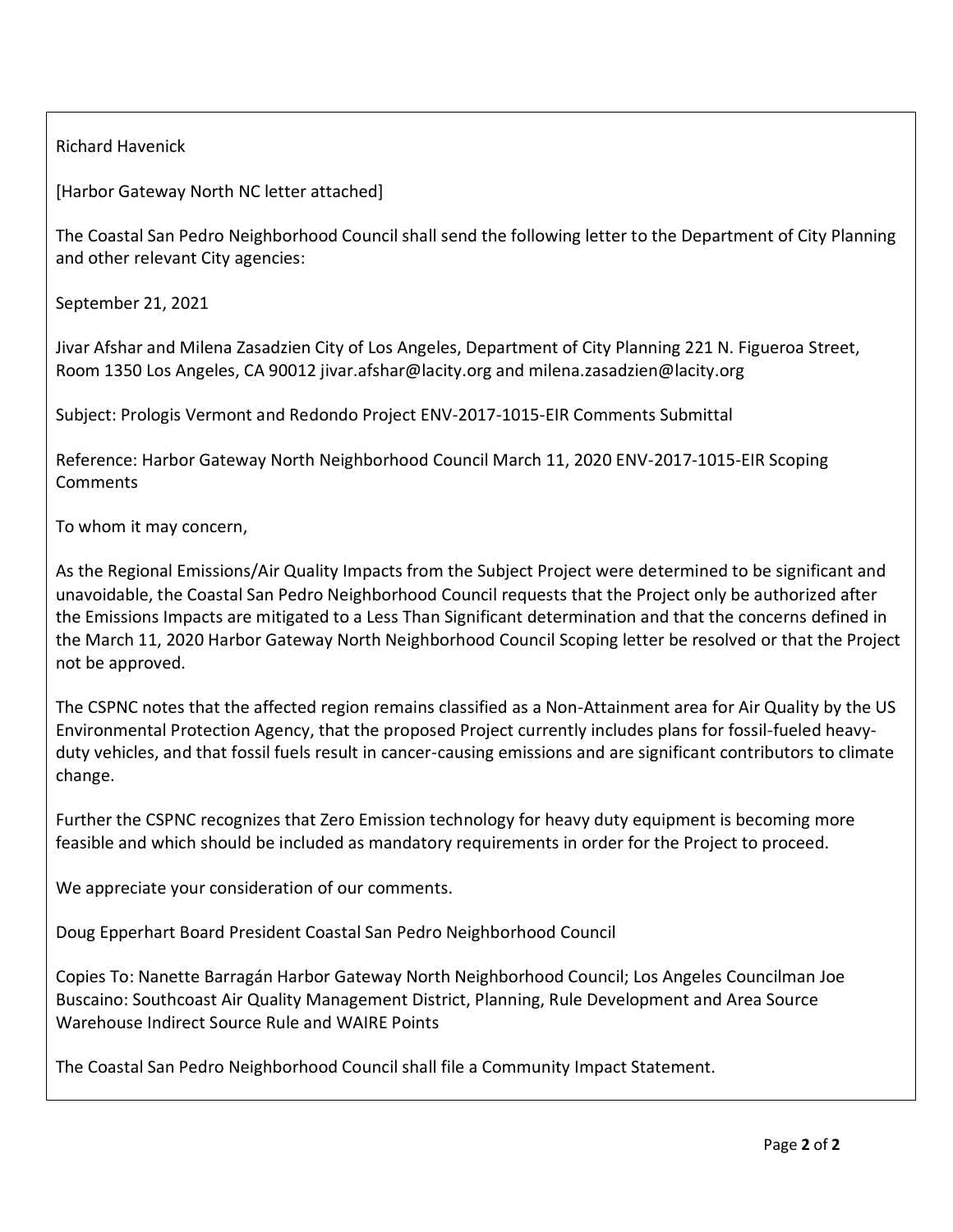| <b>Moved: Pentcheff Second: Gould</b>                    |              |            |                     |
|----------------------------------------------------------|--------------|------------|---------------------|
| Yes $-13$                                                | <b>No-00</b> | Abstain-00 | Absent-03           |
| Adams, Akerblom, Cade, Ellis, Epperhart. Gelfand, Gould, | None         | None       | Herman, Kopczynski, |
| Havenick, Martin, Pentcheff, Perkins, Roberts, Rudisill  |              |            | Leach               |

12. Motion recommending modifications to the draft Housing Element. **The item was presented by Ms. Rudisill, Chair of the Planning, Land Use, and Transportation Committee. This should be circulated to other NC's to tailor to their areas.**

# Public Comment: No comment

**a. Allen Franz- # 8 Please consider adding "accessible open space" where it mentions the tree canopy. He is in support of the motion.**

## **Motion Passed**

**b. CSPNC ITEM 12a. Motion to approve modifications to the draft Housing Element with the following amendments: #8 to add and "accessible open space" where it mentions the tree canopy. In addition, #2 the word "and" between General Plan and Community Plans.**

Planning, Land Use, and Transportation Committee

Whereas the goal of protection and preservation of existing residents in existing housing is of elevated importance in the draft Housing Element;

Whereas protection of the Community Character of our neighborhoods has always been a core element of our General Plan and Community Plans;

Whereas the current draft Housing Element mentions only "preserving existing architectural con-text" of our neighborhoods and does not address neighborhood character;

Whereas increased density increases the need for Open Space in order to serve the recreational, environmental, health and safety needs of the community;

Whereas locating development in residential areas that are located near transit may not result in transit use as the residents 'jobs may not be located near transit;

Whereas the City has an increasingly diminishing level of tree canopy;

Whereas the City intends to expand density bonus and other affordable housing incentive program opportunities for greater incentives and streamlining;

Whereas the City wants the majority of rezoning to be in the Higher Opportunity Areas; and

Whereas the protection of sea level rise areas is of upmost importance.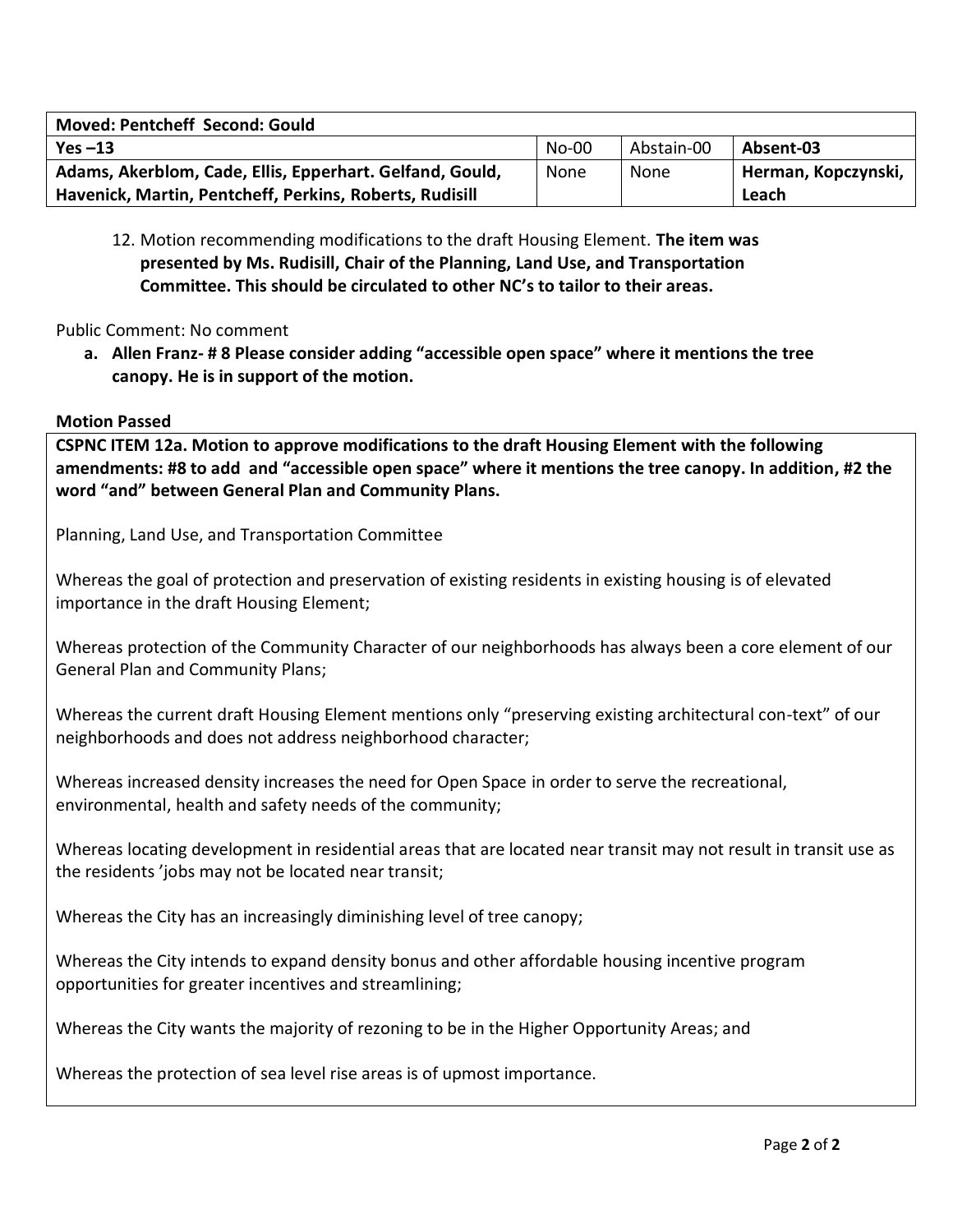Therefore, Be It Resolved that the Coastal San Pedro Neighborhood Council requests that the draft Housing Element be modified as follows:

1. Zone changes from residential to commercial shall not be allowed.

2. Demolition of 100% residential structures for purposes of commercial projects of any kind, including mixed use, shall not be allowed, and the draft Mello Act Ordinance must be modified accordingly.

3. The Coastal Zone areas subject to sea level rise within the next 50 years, or the average lifetime of a development, whichever is longer, shall not be targeted for increased density.

4. The language regarding protection of neighborhood character should be changed from "preserving existing architectural context" to "preserving existing neighborhood character," particularly in the Coastal Zone areas where this is required by the Coastal Act state law, and particularly in "special coastal communities," such as Coastal San Pedro, which have additional protection under Coastal Act Section 30253.

5. Rezoning should begin with a focus on repurposing underutilized commercial areas, strip malls, and shopping centers.

6. The focus on new development should be on areas where there are already existing jobs.

7. The focus on protection and preservation of low-income housing should be for all low-income housing and not just for that in RSO buildings.

8. The existing tree canopy and accessible open space in our communities must not be allowed to de-crease from its current level.

9. Development using Density Bonus and other affordable housing programs must require conformance with Community Plan policies regarding community character and with Coastal Act policies regarding community character for the Coastal Zone areas of the City.

The Coastal San Pedro Neighborhood Council shall file a Community Impact Statement.

#### **Moved: Gould Second: Rudisill**

| $Yes -14$                                                           | No-00 | Ineligible-00 | Absent-02 |
|---------------------------------------------------------------------|-------|---------------|-----------|
| Adams, Akerblom, Cade, Ellis, Epperhart. Gelfand, Gould,            | None  | None          | Herman.   |
| Havenick, Kopczynski, Martin, Pentcheff, Perkins, Roberts, Rudisill |       |               | Leach     |

# 13. Motion recommending that City incentives for Transit-Oriented Communities (TOC) development must include guarantees of qualifying transit. This Item is from the Planning Committee

Public Comment: No comment **Motion Passed**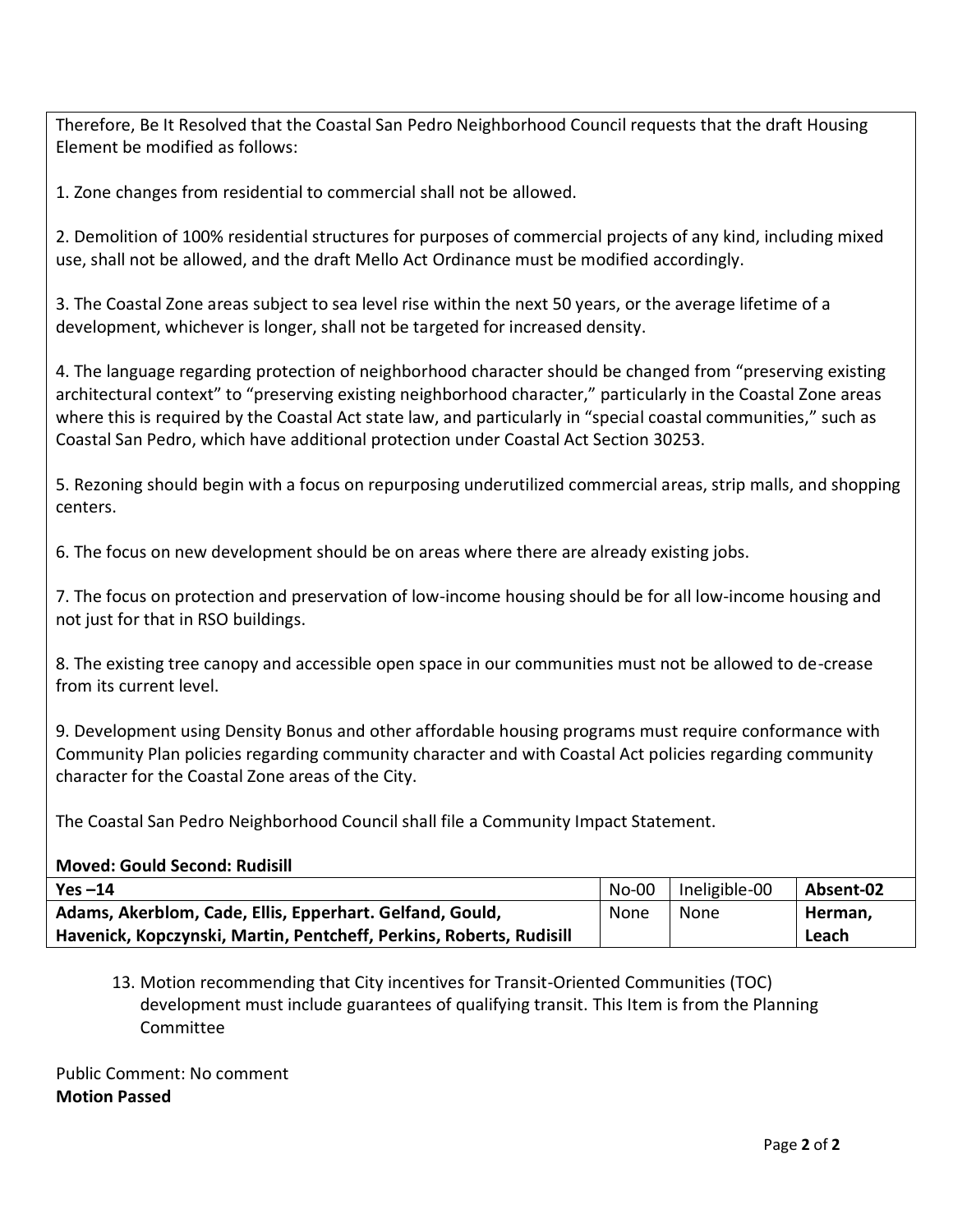# **CSPNC ITEM 13. Motion recommending that City incentives for Transit-Oriented Communities (TOC) development must include guarantees of qualifying transit.**

Joint San Pedro Planning Committee

Whereas, the City of Los Angeles has instituted a Transit-Oriented Communities (TOC) Incentive program to provide convenient options for low-income residents, add to the City's housing stock, and promote alternatives to car travel;

Whereas, the City requires developers to qualify for an incentive tier and obtain verification via the Metro Development Services Center to construct projects that would otherwise not be allowed for density or parking reasons;

Whereas, in numerous cases City Planning has granted incentives and subsequently prior to development completion Metro has reduced or eliminated transit services which would demote or dis-qualify the parcel from those very incentives;

Whereas, such cases result in a situation in which Metro provides insufficient transit infrastructure while the developers construct insufficient parking to service the property being developed causing undo burden on the surrounding community;

Whereas, without a critical mass of transit there exists little to no possibility of alternatives to car travel or for a reduction in congestion or pollution which lead to a reduction in quality of life for those in and around the development

Therefore, be it Resolved, the Coastal San Pedro Neighborhood Council insists that the City Planning Department coordinate with Metro to ensure all Transit-Oriented Communities remain serviced by designated transit under which the incentives were granted through and after the completion of the project for at least five years.

The Coastal San Pedro Neighborhood Council shall file a Community Impact Statement.

## **Moved: From Joint San Pedro Planning Committee Second: None**

| $Yes -14$                                                           | <b>No-00</b> | Ineligible-00 | Absent-02 |
|---------------------------------------------------------------------|--------------|---------------|-----------|
| Adams, Akerblom, Cade, Ellis, Epperhart. Gelfand, Gould,            | None         | None          | Herman,   |
| Havenick, Kopczynski, Martin, Pentcheff, Perkins, Roberts, Rudisill |              |               | Leach     |

# 14. Motion requesting the City to address public hazards at lots adjacent to Peck Public Access Stairs. **This item is from the Planning, Land Use, and Transportation Committee.**

## Public Comment: No comment

## **Motion Passed**

**CSPNC ITEM 14.** Motion requesting the City to address public hazards at lots adjacent to Peck Public Access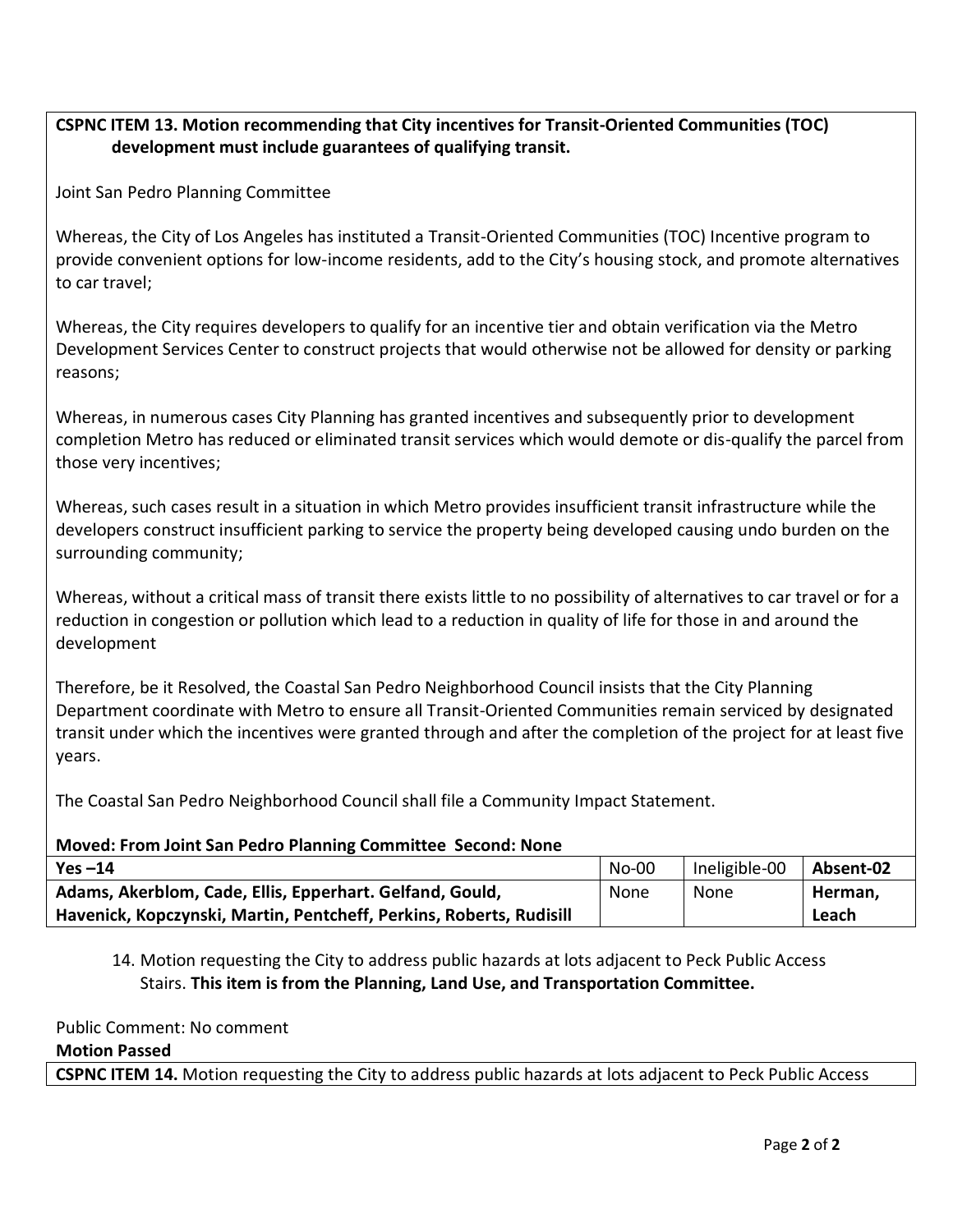# Stairs.

The Coastal San Pedro Neighborhood Council requests that the Council Office work with Los Angeles Fire Department, the Bureau of Street Trees, L.A. County Health Department, L.A. Conservation Corps, Los Angeles Department of Water and Power, and/or the Department of Urban Forestry, to immediately address the public hazards at the two lots adjacent to the Peck Public Access Stairs between Peck and Carolina Streets, including a large bee hive (by relocation not killing) of bees, risk of fire, and the over-grown trees and landscape that attracts nuisance activities and trash. **Moved: Planning, Land Use, and Transportation Committee. Second: None**

| Yes $-14$                                                           | No-00 | Ineligible-00 | Absent-02 |
|---------------------------------------------------------------------|-------|---------------|-----------|
| Adams, Akerblom, Cade, Ellis, Epperhart. Gelfand, Gould,            | None  | None          | Herman,   |
| Havenick, Kopczynski, Martin, Pentcheff, Perkins, Roberts, Rudisill |       |               | Leach     |

# 15. Committee Reports

- a. Administrative Operations Committee, Chair Dean Pentcheff-**No report**
- b. Communications Committee, Chair Drew Leach-**The report was given by Ms. Martin. Over the last month we have increased our presence on the Coastal San Pedro NC FaceBook and in community group pages we have thirty new likes and are engaging between 15,000 to 2,000 people each week. Instagram and the electronic newsletter are still a work in progress. In an effort to personally engage each stakeholder we now respond with every incoming stakeholder email with an acknowledgement that we have received the email and an expected response time of 2-3 business days. The next Communications Committee Meeting will be September 30, 2021 7:30PM to 8:30PM**
- c. Emergency Preparedness and Public Safety Committee, Chair Bob Gelfand-**Mr. Gelfand wants something done about vehicle noise. The committee had a series of discussions in regards to public safety issues. Agenda item #19 is in response to those discussions. There are additional items that will be brought forward in the future. Mr. Gelfand thanked those that attended the meeting.**
- d. Sunken City Ad Hoc Committee, Chair Noel Gould- **The next Meeting will be on October 6, 2021 at 6:30PM.**
- e. Environment and Sustainability Committee, Chair Richard Havenick-**Announced the meeting for October, it will be held the second Thursday of the month. One of the agenda items will be the incentivizing of natural gas trucks by the Port and the hazards of natural gas to the environment. They will also be discussing Senate Bill 1395 The California Climate Crisis Act in regards to reaching future emission standards set in 2018.**
- f. Parks and Coastline Committee, Chair Noel Gould**-The next Meeting will be on October 6, 2021 at 6:30PM**
- g. Ad Hoc Government Accountability- **No report**
- h. Homelessness Committee, Chair Kathleen Martin –**We will have a meeting in October. The topic will be ADU's**
- i. Port Committee Chair, Kathleen Martin –**We are working to get together a joint Neighborhood Council Port Committee Meeting.**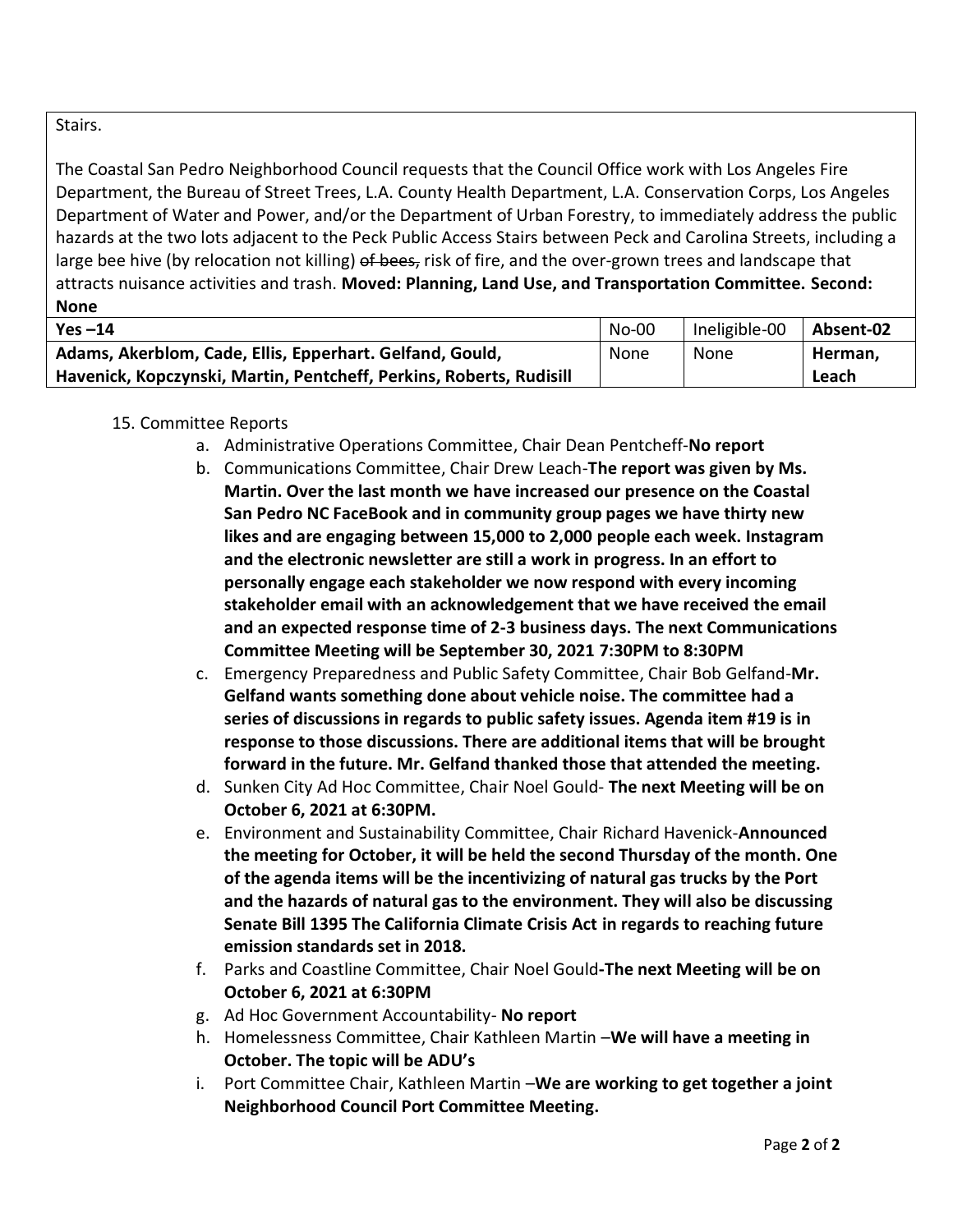- j. Cultural Arts, Chair Carmenza Adams- **The next meeting will be September 28, 2021 6:30PM to 7:30PM. We are celebrating Hispanic Heritage Month. One of the speakers is a Latinx artist. Afterwards they will be working on projects. The currently have four they are working on. She would like to understand project impacts on the community.**
- k. Planning and Transportation, Chair Robin Rudisill –**No report**

**Public Comment: Laurie Jacobs- stated that Drew Leach is doing an amazing job for the Communications Committee and you would never know that she is brand new. Ms. Jacobs has been sharing the work of Ms. Leach.**

- 16. Treasurer's Report- **The Board was updated on the current state of the finances. Budget and Finance (Consent Calendar) The items will be voted on separately due to some amendments.**
- 17. Approval of Monthly Expenditure Reports for August.

Public Comment: No comment

## **Motion Passed**

| CSPNC ITEM 17. Motion to approve Monthly Expenditure Reports for August Moved: Administrative<br><b>Operations Committee Second: None</b> |       |               |           |  |
|-------------------------------------------------------------------------------------------------------------------------------------------|-------|---------------|-----------|--|
| Yes $-14$                                                                                                                                 | No-00 | Ineligible-00 | Absent-02 |  |
| Adams, Akerblom, Cade, Ellis, Epperhart. Gelfand, Gould,                                                                                  | None  | None          | Herman,   |  |
| Havenick, Kopczynski, Martin, Pentcheff, Perkins, Roberts, Rudisill                                                                       |       |               | Leach     |  |

18. Approval of Monthly Expenses, including approval of Treasurer's payment of all recurring Neighborhood Council expenses including (but not limited to) Lloyd Staffing, Bridgegap Temporary Staffing and Services Agency, The Mailroom, and office supplies.

Public Comment: No comment

**Motion Passed** 

| CSPNC ITEM 18a. Approval of Monthly Expenses, including approval of Treasurer's payment for Bridgegap |         |               |           |
|-------------------------------------------------------------------------------------------------------|---------|---------------|-----------|
| Temporary Staffing and Services Agency. Moved: Administrative Operations Committee Second: None       |         |               |           |
| $Yes -14$                                                                                             | $No-00$ | Ineligible-00 | Absent-02 |
| Adams, Akerblom, Cade, Ellis, Epperhart. Gelfand, Gould,                                              | None    | None          | Herman,   |
| Havenick, Kopczynski, Martin, Pentcheff, Perkins, Roberts, Rudisill                                   |         |               | Leach     |

Public Comment: No comment **Motion Passed**

| CSPNC ITEM 18b. Approval of Monthly Expenses, including approval of Treasurer's payment of all agreed |       |               |           |
|-------------------------------------------------------------------------------------------------------|-------|---------------|-----------|
| upon services from The Mailroom. (see attached Scope of Work) Moved: Pentcheff Second: Gould          |       |               |           |
| Yes $-14$                                                                                             | No-00 | Ineligible-00 | Absent-02 |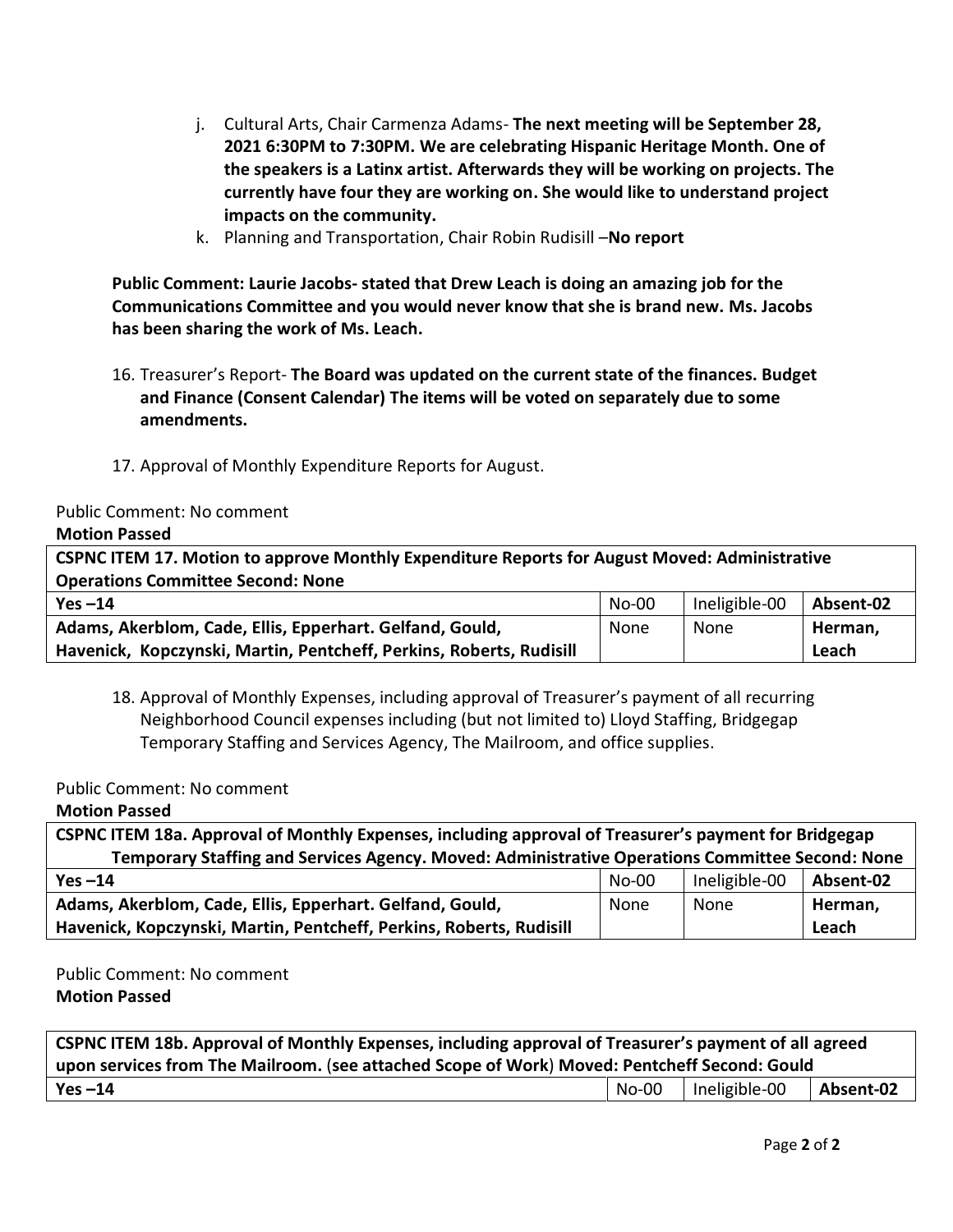| Adams, Akerblom, Cade, Ellis, Epperhart. Gelfand, Gould, Havenick, | None | None | Herman. |
|--------------------------------------------------------------------|------|------|---------|
| Kopczynski, Martin, Pentcheff, Perkins, Roberts, Rudisill          |      |      | Leach   |

19. Approval of funding requests received from committees: Motion allocating funds for a program on emergency preparedness**. Mr. Gelfand presented and gave a background for the need of this program.** Background: Bill Pope offers a training session which only requires one morning, as opposed to the 17 hours required for CERT training. It involves dealing with the worst emergencies that would occur within the first ten minutes following a disaster such as a major earthquake or an explosion, and continues with training in additional elements following a major disaster. The intent of this event is to teach as many people as possible in a short period of time. It should also be noted that the manual for this program is available and will be made available to all participants so that members of our community will be able to extend the training to other members of the community.

## Public Comment: No comment

#### **Motion Passed**

**CSPNC ITEM 19.** Motion allocating funds for a program on emergency preparedness.

Emergency Preparedness and Public Safety Committee

The Coastal San Pedro Neighborhood Council appropriates a sum not to exceed \$525 to be spent as follows: The sum of \$300 is to be paid to Bill Pope (Hilltop Emergency Response Organization (EIN 474382782) for his services in presenting a program on emergency preparedness. This program lasts approximately 3 hours and will be made available to as many as 100 people. The sum not to exceed \$225 is appropriated for room rental as required and for refreshments.

Background: Bill Pope offers a training session which only requires one morning, as opposed to the 17 hours required for CERT training. It involves dealing with the worst emergencies that would occur within the first ten minutes following a disaster such as a major earthquake or an explosion, and continues with training in additional elements following a major disaster. The intent of this event is to teach as many people as possible in a short period of time. It should also be noted that the manual for this program is available and will be made available to all participants so that members of our community will be able to extend the training to other members of the community.

## **Moved: Emergency Preparedness and Public Safety Committee Second: None**

| $Yes -13$                                                 | $No-00$ | Abstain-01 | Absent-02 |
|-----------------------------------------------------------|---------|------------|-----------|
| Adams, Cade, Ellis, Epperhart. Gelfand, Gould, Havenick,  | None    | Akerblom   | Herman.   |
| Kopczynski, Martin, Pentcheff, Perkins, Roberts, Rudisill |         |            | Leach     |

## 20. Motion authorizing payment to Reed Printing.

#### Public Comment: No comment

#### **Motion Passed**

**CSPNC ITEM 20.** Motion authorizing payment to Reed Printing. The Coastal San Pedro Neighborhood Council